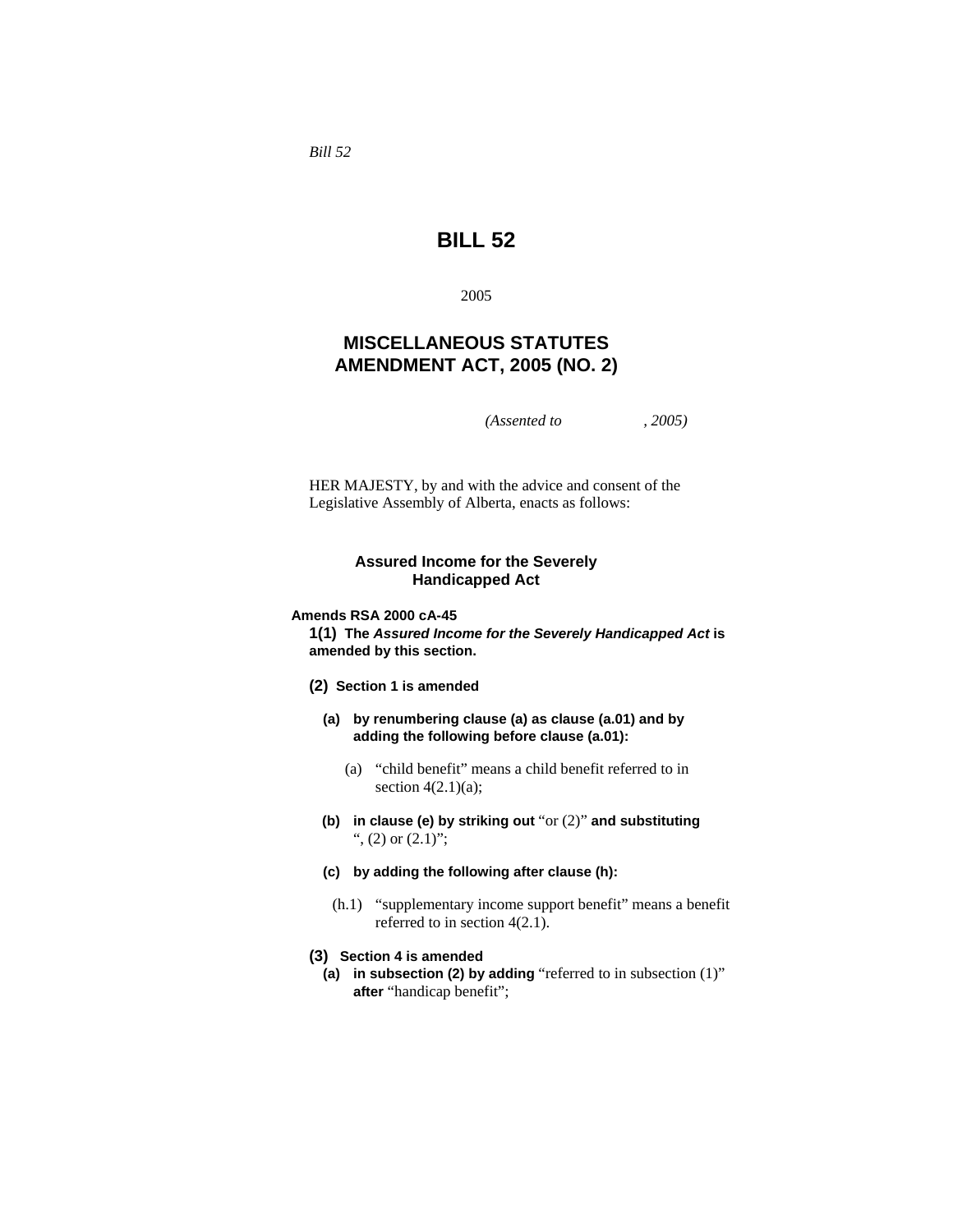#### **(b) by adding the following after subsection (2):**

**(2.1)** The Director may in accordance with this Act, out of money voted by the Legislature for the purpose, provide either or both of the following supplementary income support benefits of a nature or category and in an amount determined in the regulations to or for the benefit of a person who is eligible under subsection (3):

- (a) a child benefit in respect of each dependent child of a person who is eligible under subsection (3);
- (b) a personal benefit.
- **(c) in subsection (3)(c) by striking out** "prescribed in the regulations" **and substituting** "referred to in subsection (1) plus, if applicable, the child benefit";

## **(d) by repealing subsection (3)(d) and substituting the following:**

- (d) the value of all assets owned by the person and the person's spouse or cohabiting partner that are not exempt under section 8 and the regulations is
	- (i) \$100 000 or less, or
	- (ii) in the case of eligibility for a supplementary income support benefit, \$3000 or less.

#### **(e) by adding the following after subsection (3):**

**(3.1)** Where the Minister determines that a person is in circumstances of financial hardship, the Minister may exempt that person from the requirement of subsection  $(3)(d)(ii)$  or continue the supplementary income support benefit notwithstanding section 12(c)(i).

#### **(4) Section 12 is amended**

- **(a) by striking out** "or" **at the end of clause (b);**
- **(b) by repealing clause (c) and substituting the following:**  (c) if the Director is satisfied that the value of the assets owned by the person who receives a handicap benefit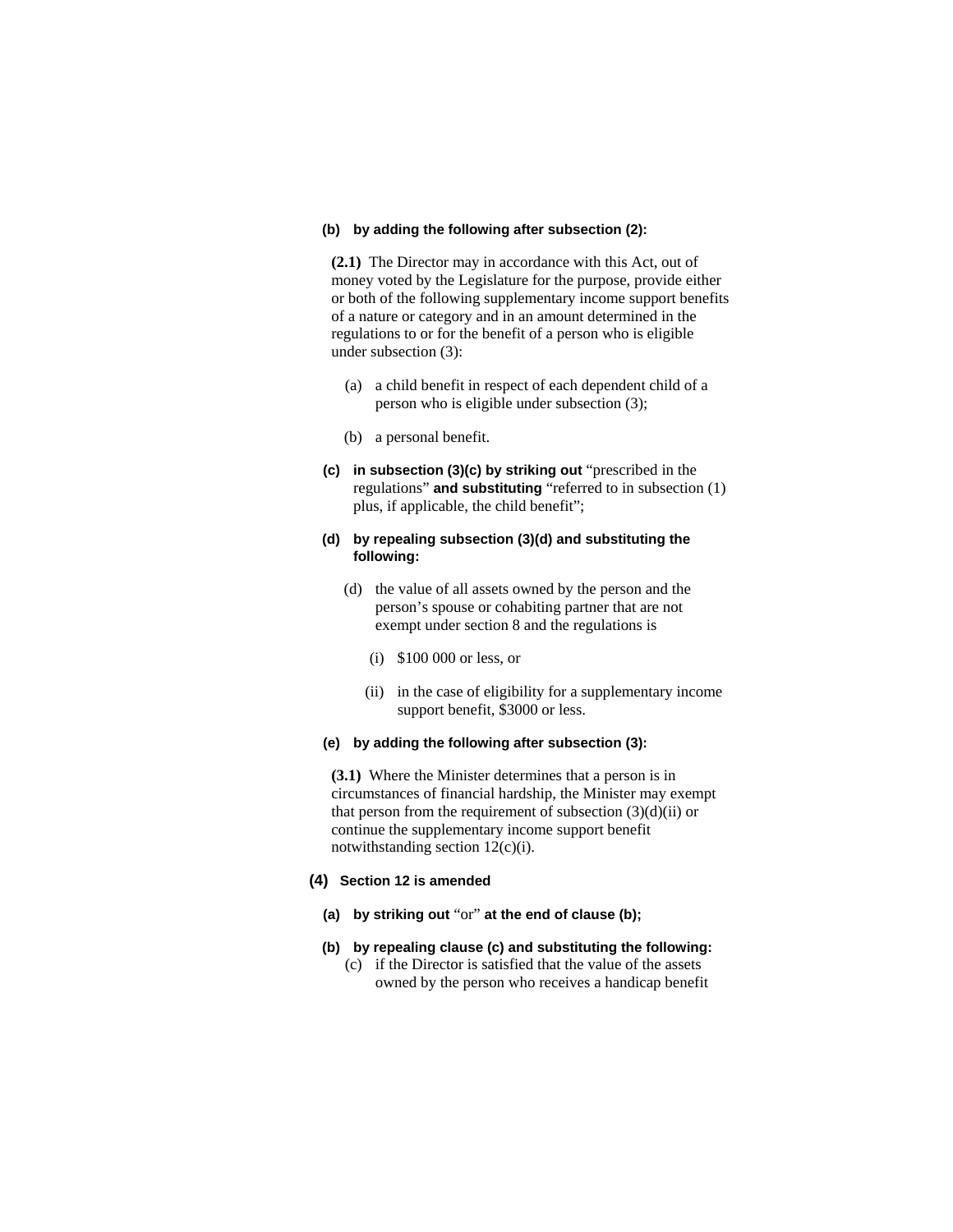and the person's spouse or cohabiting partner that are not exempt under section 8 and the regulations has changed and is

- (i) greater than \$3000, discontinue the supplementary income support benefit, if any, and
- (ii) greater than \$100 000, discontinue the handicap benefit,

or

- (d) if the Minister is satisfied that a person who receives a supplementary income support benefit through a determination of financial hardship under section 4(3.1) is no longer in circumstances of financial hardship, discontinue the supplementary income support benefit.
- **(5) This section comes into force on Proclamation.**

## **Income and Employment Supports Act**

## **Amends SA 2003 cI-0.5**

**2 The** *Income and Employment Supports Act* **is amended by repealing section 60(4) and substituting the following:** 

**(4)** The *Widows' Pension Act*, RSA 2000 cW-7, is repealed on March 31, 2014.

#### **Pharmacy and Drug Act**

#### **Amends RSA 2000 cP-13**

**3 The** *Pharmacy and Drug Act* **is amended by repealing section 28(1)(o). Traffic Safety Amendment Act, 2005** 

**Amends SA 2005 c34** 

**4 The** *Traffic Safety Amendment Act, 2005* **is amended in section 19 by adding** "(p)" **before** ", (p.1)".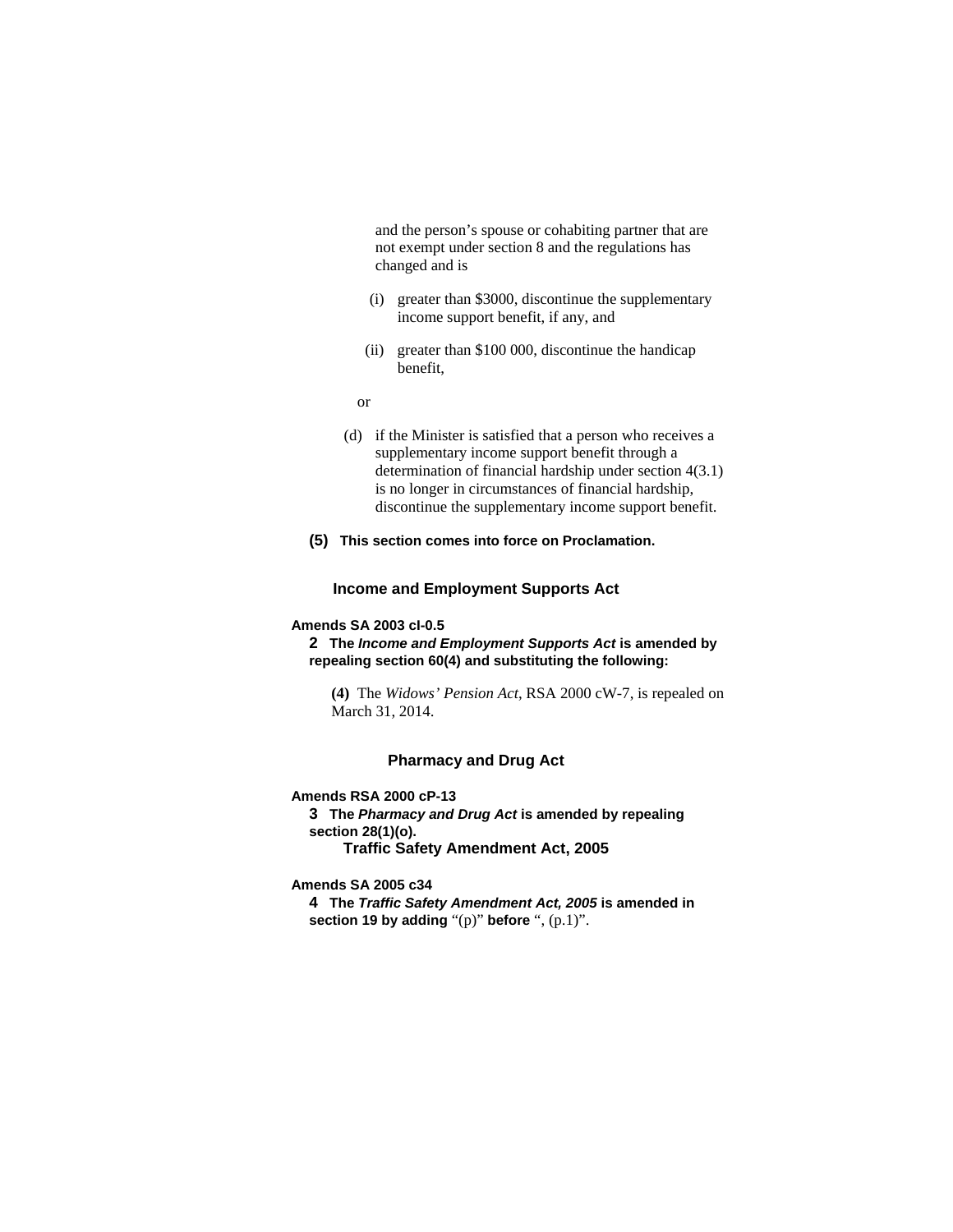#### **Explanatory Notes**

## **Assured Income for the Severely Handicapped Act**

**1**(1) Amends chapter A-45 of the Revised Statutes of Alberta 2000.

- (2) Section 1 presently reads in part:
	- *1 In this Act,* 
		- *(e) "handicap benefit" means a benefit referred to in section 4(1) or (2);*
- (3) Section 4 presently reads in part:

*(3) A person is eligible to receive a handicap benefit if the person satisfies the Director that* 

- *(a) the person is a Canadian citizen or permanent resident within the meaning of the Immigration Act (Canada), is ordinarily resident in Alberta and is 18 years of age or older,*
- *(b) the person suffers from a severe handicap,*
- *(c) the portion of the income of the person and the person's spouse or cohabiting partner that is not exempt under the regulations is less than the maximum amount of the handicap benefit prescribed in the regulations, and*
- *(d) the value of all assets owned by the person and the person's spouse or cohabiting partner that are not exempt under section 8 and the regulations is \$100 000 or less.*
- (4) Section 12 presently reads:
	- *12 The Director may,*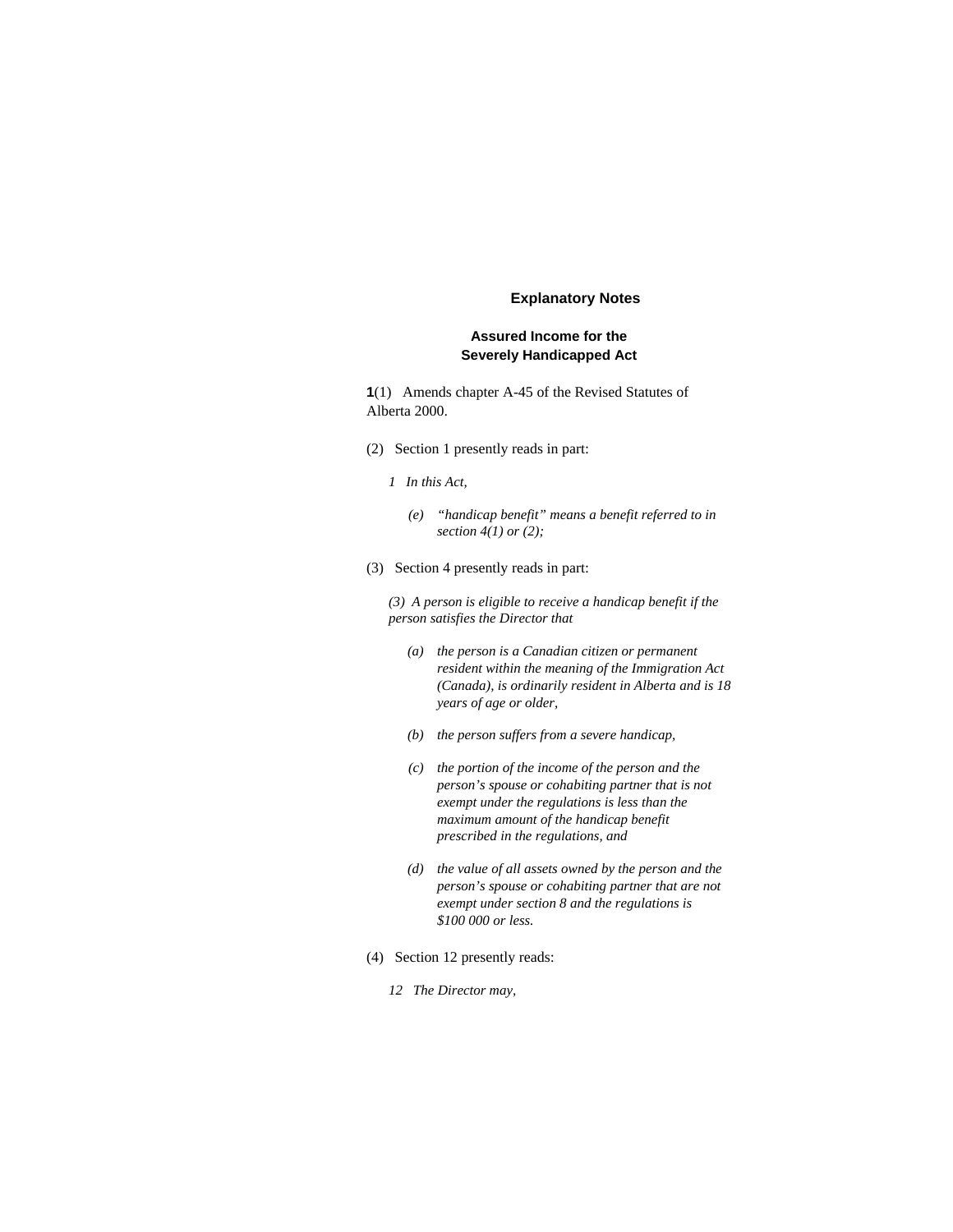- *(a) if the Director is satisfied that the income of the person who receives a handicap benefit or of the person's spouse or cohabiting partner has changed, increase, reduce or discontinue the handicap benefit as the Director considers appropriate,*
- *(b) if the Director is satisfied that the person who receives a handicap benefit is no longer severely handicapped, discontinue the handicap benefit, or*
- *(c) if the Director is satisfied that the value of the assets owned by the person who receives a handicap benefit and the person's spouse or cohabiting partner that are not exempt under section 8 and the regulations has changed and is greater than \$100 000, discontinue the handicap benefit.*
- (5) Coming into force.

#### **Income and Employment Supports Act**

**2** Amends chapter I-0.5 of the Statutes of Alberta, 2003. Section 60(4) presently reads:

 *(4) The Widows' Pension Act is repealed 2 years after section 59(2) of the Income and Employment Supports Act comes into force.* 

#### **Pharmacy and Drug Act**

**3** Amends chapter P-13 of the Revised Statutes of Alberta 2000. Section 28(1) presently reads in part:

- *28(1) The council may make regulations* 
	- *(n) respecting the approval of bylaws;*
	- *(o) respecting the development of procedures for the approval by the members of the college of bylaws made under section 29;*